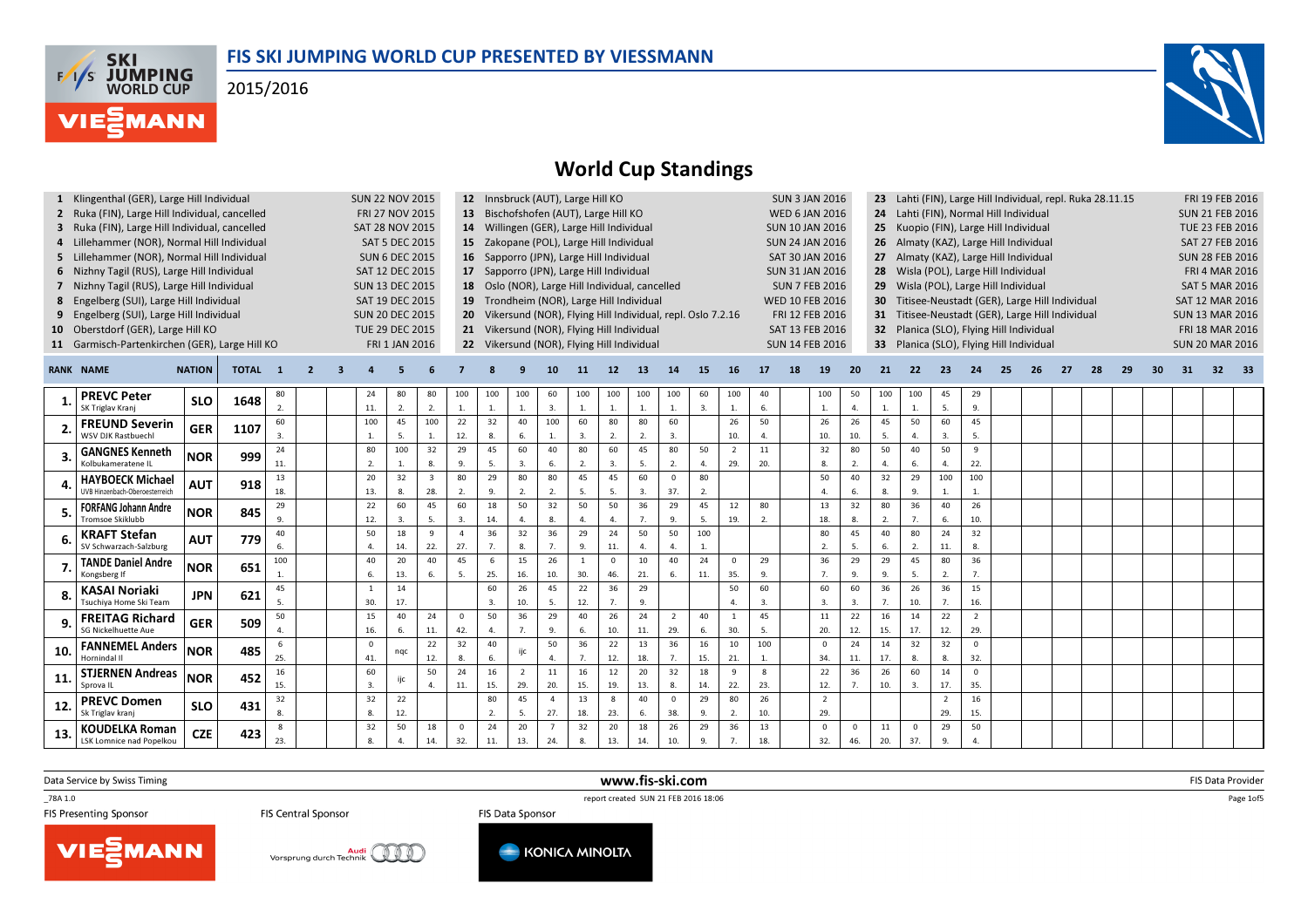2015/2016





## World Cup Standings

|     | <b>RANK NAME</b>                                           | <b>NATION</b> | <b>TOTAL</b> | $\blacksquare$        | $\overline{2}$ | $\overline{\mathbf{3}}$ | 4                     | -5                    | 6                     | -7                    | 8                              | 9                              | 10                    | 11                    | 12                    | 13                             | 14                    | 15                             | <b>16</b>       | 17                    | 18 | 19                             | 20                             | 21                             | 22                             | - 23                  | 24                  | 25 | 26 | 27 | 28 | 29 | 30 | 31 | 32 | - 33 |
|-----|------------------------------------------------------------|---------------|--------------|-----------------------|----------------|-------------------------|-----------------------|-----------------------|-----------------------|-----------------------|--------------------------------|--------------------------------|-----------------------|-----------------------|-----------------------|--------------------------------|-----------------------|--------------------------------|-----------------|-----------------------|----|--------------------------------|--------------------------------|--------------------------------|--------------------------------|-----------------------|---------------------|----|----|----|----|----|----|----|----|------|
| 14. | <b>WELLINGER Andreas</b><br>Sc Ruhpolding                  | <b>GER</b>    | 361          | 40<br>6.              |                |                         | 11<br>20.             | 36<br>7.              | 20<br>13.             | 26<br>10.             | $\mathbf 0$<br>34.             | 29<br>9.                       | 16<br>15.             | 18<br>14.             | 40<br>6.              | 16<br>15.                      | 45<br>5.              | 12<br>19.                      | 24<br>11.       | $\overline{4}$<br>27. |    | $\overline{4}$<br>27.          | $\mathbf 0$<br>45.             | ngc                            | nqc                            | $\mathbf 0$<br>33.    | 20<br>13.           |    |    |    |    |    |    |    |    |      |
| 15. | <b>AMMANN Simon</b><br><b>SSC Toggenburg</b>               | <b>SUI</b>    | 358          | 18<br>14.             |                |                         | 10<br>21.             | 15<br>16.             | 26<br>10.             | 20<br>13.             | 10<br>21.                      | 18<br>14.                      | 22<br>12.             | 20<br>13.             | 9<br>22.              | 32<br>8.                       | $\overline{7}$<br>24. | 20<br>13.                      | 20<br>13.       | 22<br>12.             |    | -6<br>25.                      | 16<br>15.                      | 18<br>14.                      | 20<br>13.                      | 15<br>16.             | 14<br>17.           |    |    |    |    |    |    |    |    |      |
| 16. | <b>ITO Daiki</b><br>Megmilk Snow Brand Ski Team            | <b>JPN</b>    | 345          | 22<br>12.             |                |                         | 5<br>26.              | 9<br>22.              |                       |                       | 13<br>18.                      | $\overline{0}$<br>45.          | $\overline{7}$<br>24. | 26<br>10.             | 32<br>8.              | 26<br>10.                      |                       |                                | 45<br>5.        | 36<br>7.              |    | 45<br>5.                       | 12<br>19.                      | 20<br>13.                      | 10<br>21.                      | 26<br>10.             | $11\,$<br>20.       |    |    |    |    |    |    |    |    |      |
| 17  | <b>HAUER Joachim</b><br><b>Bekkelaget SK</b>               | <b>NOR</b>    | 304          |                       |                |                         | ijc                   | 16<br>15.             | 60<br>3.              | 11<br>20.             | 22<br>12.                      | $\overline{0}$<br>33.          | 24<br>11.             | $\mathbf{0}$<br>40.   | 6<br>25.              | 12<br>19.                      | 15<br>16.             | $\overline{0}$<br>42.          | 18<br>14.       | 26<br>10.             |    | 24<br>11.                      | 15<br>16.                      | 24<br>11.                      | 15<br>16.                      | 16<br>15.             | $\mathbf{0}$<br>36. |    |    |    |    |    |    |    |    |      |
| 18. | <b>WANK Andreas</b><br>SC Hinterzarten                     | <b>GER</b>    | 285          | $\mathbf 0$<br>40.    |                |                         | $\overline{7}$<br>24. | 26<br>10.             | $\overline{7}$<br>24. | $\Omega$<br>35.       | 15<br>16.                      | 12<br>19.                      | 20<br>13.             | 24<br>11.             | 29<br>9.              | 15<br>16.                      | 18<br>14.             | $\overline{0}$<br>34.          | 14<br>17.       | 5<br>26.              |    | 29<br>9.                       | $\overline{\mathbf{0}}$<br>35. | 12<br>19.                      | 12<br>19.                      | $\overline{0}$<br>34. | 40<br>6.            |    |    |    |    |    |    |    |    |      |
| 19. | <b>KRANJEC Robert</b><br>SK Triglav Krani                  | <b>SLO</b>    | 265          | ngc                   |                |                         | $\mathbf 0$<br>66.    | $\mathbf{1}$<br>30.   | $\Omega$<br>36.       | 15<br>16.             | $\mathbf{0}$<br>37.            | 10<br>21.                      | $\overline{1}$<br>30. | $^{\circ}$<br>35.     | ngc                   | ngc                            | $\mathbf{0}$<br>47.   | - 6<br>25.                     | 60<br>3.        | ngc                   |    | $\Omega$<br>40.                | 100<br>$\mathbf{1}$            | 60<br>3.                       | $\mathbf 0$<br>35.             | 12<br>19.             | $\mathbf{0}$<br>49. |    |    |    |    |    |    |    |    |      |
| 20. | <b>LANISEK Anze</b><br><b>Ssk Menges</b>                   | <b>SLO</b>    | 230          | $\mathbf 0$<br>35.    |                |                         | 12<br>19.             | $\mathbf{0}$<br>31.   | 36<br>7.              | 50<br>4.              | $\overline{7}$<br>24.          | $\overline{\mathbf{0}}$<br>40. | 15<br>16.             | 8<br>23.              | 0<br>44.              | 11<br>20.                      | $\mathbf{0}$<br>42.   | $\overline{7}$<br>24.          | 40<br>6.        | 16<br>15.             |    | 12<br>19.                      | $\overline{0}$<br>52.          | 10<br>21.                      | $\mathbf 0$<br>33.             | 6<br>25.              | $\Omega$<br>34.     |    |    |    |    |    |    |    |    |      |
| 21  | <b>TAKEUCHI Taku</b><br>Kitano Construction Corp. Ski Club | <b>JPN</b>    | 220          | 15<br>16.             |                |                         | $\Omega$<br>33.       | 13<br>18.             |                       |                       | $\Omega$<br>46.                | 9<br>22.                       | 13<br>18.             | $\mathbf 0$<br>40.    | 13<br>18.             | $\mathbf{0}$<br>32.            |                       |                                | 32<br>8.        | $\overline{0}$<br>33. |    | 8<br>23.                       | $\Omega$<br>39.                | 13<br>18.                      | 24<br>11.                      | 20<br>13.             | 60<br>3.            |    |    |    |    |    |    |    |    |      |
| 22. | <b>STOCH Kamil</b><br>KS Eve-nement Zakopane               | POL           | 209          | 20<br>13.             |                |                         | 16<br>15.             | $\mathbf 0$<br>47.    | nqc                   | 40<br>6.              | 11<br>20.                      | 5<br>26.                       | 8<br>23.              | 12<br>19.             | 15<br>16.             | $\mathbf{0}$<br>33.            |                       | 32<br>8.                       | 13<br>18.       | $\mathbf{0}$<br>41.   |    | $\overline{\mathbf{3}}$<br>28. | 18<br>14.                      | nqc                            | 8<br>23.                       | 8<br>23.              | ngc                 |    |    |    |    |    |    |    |    |      |
| 23. | LEYHE Stephan<br><b>SC Willingen</b>                       | <b>GER</b>    | 179          | 11<br>20.             |                |                         | $\mathbf 0$<br>39.    | 12<br>19.             | $\overline{4}$<br>27. | 9<br>22.              | 8<br>23.                       | 16<br>15.                      | 18<br>14.             | 14<br>17.             | 10<br>21.             | $\mathbf{0}$<br>45.            | 8<br>23.              | 13<br>18.                      | 29<br>9.        | $\overline{0}$<br>39. |    | $\Omega$<br>37.                | $\overline{\mathbf{0}}$<br>36. | -5<br>26.                      | nqc                            | $\overline{0}$<br>41. | 22<br>12.           |    |    |    |    |    |    |    |    |      |
| 24. | <b>FETTNER Manuel</b><br>SV Innsbruck-Bergisel-Tirol       | <b>AUT</b>    | 175          | ngc                   |                |                         | $\Omega$<br>31.       | 9<br>22.              | 29<br>9.              | 18<br>14.             | 26<br>10.                      | 24<br>11.                      | 11<br>20.             | $\overline{9}$<br>22. | 5<br>26.              | 8<br>23.                       | $\Omega$<br>32.       | $\Omega$<br>32.                | $\Omega$<br>34. | 32<br>8.              |    | $\Omega$<br>36.                | $\Omega$<br>32.                | $\mathbf{0}$<br>31.            | $\overline{4}$<br>27.          |                       |                     |    |    |    |    |    |    |    |    |      |
| 25. | <b>JANDA Jakub</b><br>Dukla Liberec                        | <b>CZE</b>    | 164          | 12<br>19.             |                |                         | 14<br>17.             | 29<br>9.              | 11<br>20.             | - 5<br>26.            | ijc                            | $\overline{0}$<br>46.          | 9<br>22.              | $\overline{4}$<br>27. | $\mathbf 0$<br>32.    | 22<br>12.                      | 22<br>12.             | $\overline{2}$<br>29.          |                 |                       |    | 9<br>22.                       |                                |                                |                                | $\overline{7}$<br>24. | 18<br>14.           |    |    |    |    |    |    |    |    |      |
| 26. | <b>POPPINGER Manuel</b><br>SV Innsbruck-Bergisel-Tirol     | <b>AUT</b>    | 163          | $\overline{7}$<br>24. |                |                         | 26<br>10.             | $\overline{a}$<br>27. | $\mathbf{0}$<br>32.   | nqc                   | 12<br>19.                      | 22<br>12.                      | $\overline{0}$<br>35. | $\mathbf 0$<br>42.    | ngc                   | $\overline{4}$<br>27.          | 5<br>26.              | 12<br>19.                      |                 |                       |    | 15<br>16.                      | 14<br>17.                      | 15<br>16.                      | 11<br>20.                      | 11<br>20.             | 5<br>26.            |    |    |    |    |    |    |    |    |      |
| 27  | <b>TEPES Jurij</b><br>SD Dolomiti                          | <b>SLO</b>    | 152          | 26<br>10.             |                |                         | $\mathbf 0$<br>38.    | .5<br>26.             | $\mathbf 0$<br>46.    | $\overline{1}$<br>30. | $\overline{\mathbf{3}}$<br>28. | $\overline{0}$<br>43.          | $\overline{0}$<br>50. | ijc                   | ngc                   | 9<br>22.                       | 20<br>13.             | $\overline{\mathbf{0}}$<br>44. |                 |                       |    | 16<br>15.                      | 20<br>13.                      | 22<br>12.                      | 18<br>14.                      | $\mathbf{0}$<br>44.   | 12<br>19.           |    |    |    |    |    |    |    |    |      |
| 28. | <b>HULA Stefan</b><br>KS Eve-nement Zakopane               | POL           | 150          |                       |                |                         | 9<br>22.              | 26<br>10.             | 8<br>23.              | nqc                   | 9<br>22.                       | $\overline{0}$<br>32.          | $\overline{0}$<br>42. | $\overline{7}$<br>24. | $\overline{4}$<br>27. | $\overline{7}$<br>24.          | 13<br>18.             | 10<br>21.                      | 15<br>16.       | 18<br>14.             |    | $\Omega$<br>38.                | 5<br>26.                       | $\mathbf{0}$<br>36.            | nqc                            | 18<br>14.             | $\mathbf{1}$<br>30. |    |    |    |    |    |    |    |    |      |
| 29  | <b>DESCOMBES SEVOIE Vincent</b><br>Douanes - Chamonix      | <b>FRA</b>    | 128          | $\mathbf 0$<br>45.    |                |                         | $\mathbf 0$<br>53.    | $\Omega$<br>32.       | 14<br>17.             | ngc                   | nqc                            | ngc                            | 14<br>17.             | 12<br>19.             | 18<br>14.             | 15<br>16.                      | 16<br>15.             |                                | 8<br>23.        | 12<br>19.             |    | $\Omega$<br>33.                | $\overline{\mathbf{0}}$<br>33. | 6<br>25.                       | 6<br>25.                       | $\mathbf{1}$<br>30.   | 6<br>25.            |    |    |    |    |    |    |    |    |      |
| 30. | <b>GEIGER Karl</b><br>SC 1906 Oberstdorf                   | <b>GER</b>    | 119          |                       |                |                         |                       |                       |                       |                       |                                |                                | 5<br>26.              | $\mathbf 0$<br>32.    | $\mathbf 0$<br>31.    | $\overline{0}$<br>40.          | $\mathbf 0$<br>36.    |                                |                 |                       |    | 15<br>16.                      | $\overline{0}$<br>40.          | $\overline{\mathbf{3}}$<br>28. | $\overline{\mathbf{3}}$<br>28. | 13<br>18.             | 80<br>2.            |    |    |    |    |    |    |    |    |      |
| 31. | KOT Maciej<br>AZS Zakopane                                 | <b>POL</b>    | 117          | $\mathbf 0$<br>46.    |                |                         | 13<br>18.             | $\mathbf{0}$<br>34.   | 16<br>15.             | 13<br>18.             | ngc                            | 1<br>30.                       | $\overline{0}$<br>32. | $\mathbf 0$<br>36.    | $\Omega$<br>35.       | $\overline{\mathbf{3}}$<br>28. | 5<br>26.              | 22<br>12.                      | 22<br>12.       | 20<br>13.             |    | $\Omega$<br>41.                | $\overline{1}$<br>30.          | 1<br>30.                       | $\mathbf{0}$<br>39.            |                       |                     |    |    |    |    |    |    |    |    |      |
| 32. | <b>KUBACKI Dawid</b><br>TS Wisla Zakopane                  | POL           | 109          | $\mathbf 0$<br>33.    |                |                         | $\mathbf 0$<br>56.    | $\mathbf 0$<br>36.    | 6<br>25.              | 10<br>21.             | $\mathbf 0$<br>35.             | $\overline{0}$<br>34.          |                       | $\mathbf 0$<br>31.    | 24.                   | $\mathbf 0$<br>46.             |                       | 15<br>16.                      | 6<br>25.        | $\mathbf 0$<br>32.    |    | 20<br>13.                      | 8<br>23.                       | 9<br>22.                       | $\mathbf 0$<br>32.             | $\overline{a}$<br>27. | 24<br>11.           |    |    |    |    |    |    |    |    |      |

www.fis-ski.com

Data Service by Swiss Timing

\_78A 1.0

**FIS Central Sponsor** 

**Audi** Vorsprung durch Technik

TEAN 1.0<br>
FIS Presenting Sponsor<br>
FIS Presenting Sponsor<br>
FIS Presenting Sponsor<br>
FIS Presenting Sponsor FIS Data Sponsor



m FIS Data Provider<br>Calculation of the Calculation of the Calculation of the Calculation of the Calculation of the Calculation of

Page 2of5

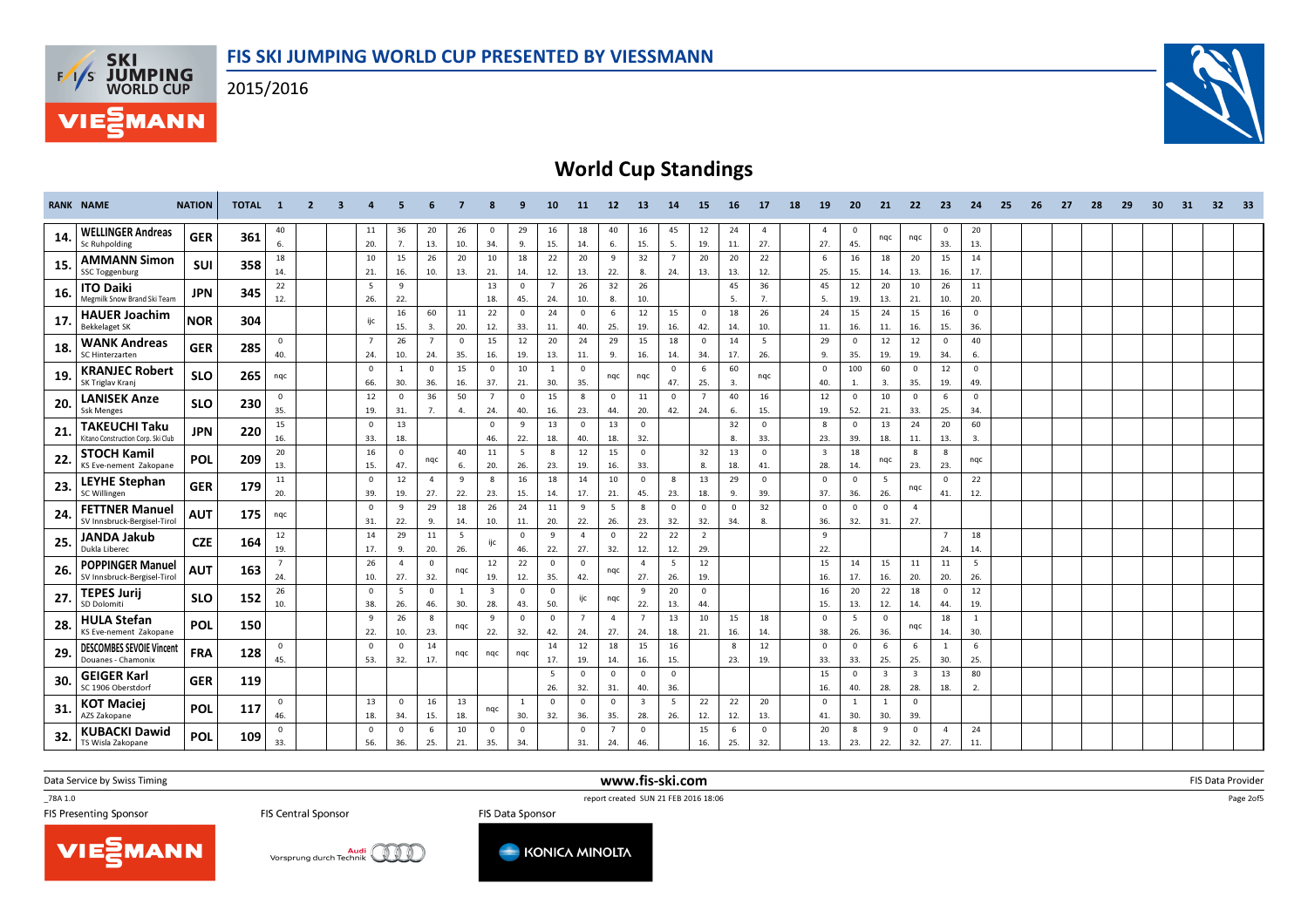**F/T/S SKI<br>WORLD CUP** 

MANN



## World Cup Standings

|     | <b>RANK NAME</b>                                            | <b>NATION</b> | TOTAL 1 |                       | $\overline{2}$ | $\overline{\mathbf{3}}$ | -4                             | 5                     | 6                     | $\overline{7}$        | 8                   | 9                              | 10                    | 11                             | 12                 | 13                    | 14                             | 15                    | 16                    | 17                    | 18 | 19                    | 20                    | 21                    | 22                  | 23                    | 24                             | 25 | 26 27 | 28 | 29 | 30 <sub>1</sub> | 31 | 32 | 33 |
|-----|-------------------------------------------------------------|---------------|---------|-----------------------|----------------|-------------------------|--------------------------------|-----------------------|-----------------------|-----------------------|---------------------|--------------------------------|-----------------------|--------------------------------|--------------------|-----------------------|--------------------------------|-----------------------|-----------------------|-----------------------|----|-----------------------|-----------------------|-----------------------|---------------------|-----------------------|--------------------------------|----|-------|----|----|-----------------|----|----|----|
| 33. | <b>STEKALA Andrzej</b><br>Azs Zakopane                      | POL           | 93      |                       |                |                         |                                |                       |                       |                       | $\Delta$<br>27.     | $\overline{0}$<br>38.          |                       |                                | nqc                | <sup>1</sup><br>30.   | $\overline{\mathbf{3}}$<br>28. | 14<br>17.             | $\overline{0}$<br>32. | 9<br>22.              |    | 40<br>6.              | $\mathbf{0}$<br>53.   | $\overline{7}$<br>24. | 5<br>26.            | 10<br>21.             | ngc                            |    |       |    |    |                 |    |    |    |
| 34. | <b>HLAVA Lukas</b><br>Dukla Liberec                         | <b>CZE</b>    | 80      | $\mathbf 0$<br>43.    |                |                         | $\mathbf 0$<br>54.             | 6<br>25.              | 10<br>21.             | 16<br>15.             | $\mathbf{0}$<br>32. | 14<br>17.                      | $\overline{0}$<br>43. | 6<br>25.                       | 11<br>20.          | $\overline{0}$<br>36. | $\overline{0}$<br>35.          |                       | ngc                   | $\overline{7}$<br>24. |    |                       |                       |                       |                     | $\mathbf{0}$<br>38.   | 10<br>21.                      |    |       |    |    |                 |    |    |    |
| 35. | <b>MATURA Jan</b><br>Dukla Liberec                          | <b>CZE</b>    | 78      | 5<br>26.              |                |                         | $\mathbf 0$<br>56.             | ngc                   | 1<br>30.              | $\mathbf{0}$<br>34.   | $\mathbf 0$<br>39.  | $\mathbf 0$<br>31.             | nqc                   | $\overline{\mathbf{3}}$<br>28. | 16<br>15.          | 6<br>25.              | 24<br>11.                      | 5<br>26.              | nqc                   | $\mathbf{0}$<br>44.   |    | 18<br>14.             | $\overline{0}$<br>31. | nqc                   | $\mathbf{0}$<br>37. | $\mathbf 0$<br>36.    | nqc                            |    |       |    |    |                 |    |    |    |
| 36. | <b>HILDE Tom</b><br>Asker Skiklubb                          | <b>NOR</b>    | 74      | 10<br>21.             |                |                         | $\overline{\mathbf{3}}$<br>28. | 10<br>21.             | $\overline{0}$<br>42. | 6<br>25.              | 14<br>17.           | $\overline{7}$<br>24.          |                       |                                | 14<br>17.          | $\overline{0}$<br>41. |                                |                       |                       |                       |    | 10<br>21.             | $\mathbf 0$<br>49.    |                       |                     | $\mathbf{0}$<br>32.   | $\mathbf{0}$<br>40.            |    |       |    |    |                 |    |    |    |
| 37. | <b>KOFLER Andreas</b><br>SV Innsbruck-Bergisel-Tirol        | <b>AUT</b>    | 62      | 1<br>30.              |                |                         | $\mathbf 0$<br>52.             | $\mathbf{0}$<br>37.   |                       |                       | 20<br>13.           | 13<br>18.                      |                       |                                | nqc                | 5<br>26.              |                                | $\mathbf{0}$<br>33.   | 16<br>15.             | $\mathbf{0}$<br>37.   |    | $\overline{7}$<br>24. |                       |                       |                     | $\overline{0}$<br>42. | $\mathbf{0}$<br>50.            |    |       |    |    |                 |    |    |    |
| 38. | <b>DESCHWANDEN Gregor</b><br>Horw                           | <b>SUI</b>    | 61      | $\overline{0}$<br>36. |                |                         | $\mathbf 0$<br>55.             | $^{\circ}$<br>39.     | 15<br>16.             | 36<br>7.              | 1<br>30.            | $\mathbf 0$<br>39.             | $\overline{0}$<br>37. | $\mathbf{0}$<br>49.            | nqc                | $^{\circ}$<br>49.     | 9<br>22.                       | $\Omega$<br>50.       | $\mathbf{0}$<br>36.   | $\mathbf{0}$<br>42.   |    |                       |                       |                       |                     |                       |                                |    |       |    |    |                 |    |    |    |
| 38. | <b>ZYLA Piotr</b><br>WSS Wisla                              | POL           | 61      | $\mathbf 0$<br>39.    |                |                         | $\mathbf 0$<br>33.             | $\mathbf{0}$<br>40.   | 12<br>19.             | 14<br>17.             | $\mathbf{0}$<br>45. | $\mathbf 0$<br>42.             | $\overline{0}$<br>48. |                                |                    |                       |                                | $\mathbf{0}$<br>40.   |                       |                       |    |                       | 13<br>18.             | $\overline{0}$<br>34. | 22<br>12.           | $\mathbf 0$<br>35.    | $\overline{0}$<br>46.          |    |       |    |    |                 |    |    |    |
| 40. | <b>KRAUS Marinus</b><br>Wsv Oberaudorf                      | <b>GER</b>    | 57      | $\mathbf 0$<br>47.    |                |                         | 45<br>5.                       | $\overline{7}$<br>24. | 5<br>26.              | $\overline{0}$<br>44. | ngc                 | ngc                            | $\overline{0}$<br>36. | $\mathbf{0}$<br>47.            |                    |                       |                                |                       |                       |                       |    |                       |                       |                       |                     |                       |                                |    |       |    |    |                 |    |    |    |
| 41. | <b>SCHLIERENZAUER Gregor</b><br>SV Innsbruck-Bergisel-Tirol | <b>AUT</b>    | 53      | 14<br>17.             |                |                         | 18<br>14.                      | 11<br>20.             |                       |                       |                     |                                | $\mathbf 0$<br>31.    | 10<br>21.                      | $\mathbf 0$<br>33. |                       |                                |                       |                       |                       |    |                       |                       |                       |                     |                       |                                |    |       |    |    |                 |    |    |    |
| 42. | <b>KOBAYASHI Ryoyu</b><br>Tsuchiya Home Ski Team            | <b>JPN</b>    | 47      |                       |                |                         |                                |                       |                       |                       |                     |                                |                       |                                |                    |                       |                                | 36<br>7.              | 11<br>20.             | $\mathbf{0}$<br>36.   |    |                       |                       |                       |                     |                       |                                |    |       |    |    |                 |    |    |    |
| 43  | <b>EISENBICHLER Markus</b><br><b>TSV Siegsdorf</b>          | <b>GER</b>    | 44      |                       |                |                         |                                |                       |                       |                       |                     |                                | $\mathbf 0$<br>41.    | nqc                            |                    |                       |                                |                       |                       |                       |    |                       | 10<br>21.             | $\overline{0}$<br>32. | 16<br>15.           | 5<br>26.              | 13<br>18.                      |    |       |    |    |                 |    |    |    |
| 44  | <b>ASIKAINEN Lauri</b><br>Kuusamon Erae-Veikot              | <b>FIN</b>    | 42      | $\overline{4}$<br>27. |                |                         | 36<br>7.                       | ngc                   | $\overline{2}$<br>29. | $\overline{0}$<br>33. | nqc                 | $\mathbf 0$<br>41.             | nqc                   | nqc                            |                    |                       | $\overline{0}$<br>44.          |                       |                       |                       |    |                       |                       |                       |                     | $\mathsf 0$<br>50.    | $\mathbf{0}$<br>37.            |    |       |    |    |                 |    |    |    |
| 45. | <b>MURANKA Klemens</b><br>TS Wisla Zakopane                 | POL           | 36      | $\mathbf 0$<br>49.    |                |                         | 8<br>23.                       | ngc                   | $\overline{0}$<br>44. | 12<br>19.             | $\mathbf{0}$<br>41. | $\overline{\mathbf{3}}$<br>28. | nqc                   | nqc                            |                    |                       |                                | nqc                   | ijc                   | $\mathbf{1}$<br>30.   |    |                       |                       |                       |                     | 9<br>22.              | $\overline{\mathbf{3}}$<br>28. |    |       |    |    |                 |    |    |    |
| 46. | <b>SIEGEL David</b><br>SV Baiersbronn                       | <b>GER</b>    | 29      |                       |                |                         |                                |                       |                       |                       |                     |                                | nqc                   | 15<br>16.                      |                    |                       |                                | $\mathbf 0$<br>37.    | $\mathbf{0}$<br>31.   | 14<br>17.             |    | $\mathbf 0$<br>35.    |                       |                       |                     |                       |                                |    |       |    |    |                 |    |    |    |
| 47  | <b>SAKUYAMA Kento</b><br>Kitano Construction Corp.Ski Team  | <b>JPN</b>    | 28      | nqc                   |                |                         | $\overline{4}$<br>27.          | $\overline{2}$<br>29. |                       |                       | - 5<br>26.          | 11<br>20.                      | $\overline{0}$<br>34. | 5<br>26.                       | 1<br>30.           | $\overline{0}$<br>44. |                                | ngc                   | $\mathbf{0}$<br>46.   | $\overline{0}$<br>42. |    | $\mathbf 0$<br>44.    | $\mathbf 0$<br>47.    | nqc                   | nqc                 | $\mathbf{0}$<br>47.   | $\mathbf{0}$<br>39.            |    |       |    |    |                 |    |    |    |
| 48. | <b>HOFER Thomas</b><br>SV Innsbruck-Bergisel-Tirol          | <b>AUT</b>    | 25      |                       |                |                         |                                |                       |                       |                       |                     |                                |                       |                                |                    |                       |                                | 8<br>23.              |                       |                       |    |                       | 9<br>22.              | 8<br>23.              | $\mathbf{0}$<br>36. |                       |                                |    |       |    |    |                 |    |    |    |
| 48. | <b>ASCHENWALD Philipp</b><br>SC Mayerhofen-Tirol            | <b>AUT</b>    | 25      |                       |                |                         |                                |                       |                       |                       |                     |                                |                       |                                | ngc                | $\overline{2}$<br>29. | $\overline{0}$<br>34.          | 9<br>22.              | $\overline{7}$<br>24. | $\mathbf{0}$<br>40.   |    |                       |                       |                       |                     | $\mathsf 0$<br>38.    | $7^{\circ}$<br>24.             |    |       |    |    |                 |    |    |    |
| 50. | <b>NEUMAYER Michael</b><br>SC 1906 Oberstdorf               | <b>GER</b>    | 24      |                       |                |                         |                                |                       |                       |                       |                     |                                | 12<br>19.             | $\overline{2}$<br>29.          | $\mathbf 0$<br>39. | $\overline{0}$<br>38. | 10<br>21.                      | $\overline{0}$<br>36. |                       |                       |    |                       |                       |                       |                     |                       |                                |    |       |    |    |                 |    |    |    |
| 50. | <b>BOYD-CLOWES Mackenzie</b><br>Altius Nordic Ski Club      | <b>CAN</b>    | 24      | $\overline{2}$<br>29. |                |                         | $\mathbf 0$<br>37.             | $\mathbf{0}$<br>41.   |                       |                       | $\mathbf 0$<br>31.  | $\mathbf 0$<br>47.             | nqc                   | $\mathbf 0$<br>44.             | nqc                | $\mathbf 0$<br>34.    | 11<br>20.                      |                       | ijc                   | $\mathbf{0}$<br>46.   |    | $\mathbf{0}$<br>46.   | 2<br>29.              | $\mathbf{0}$<br>38.   | 9<br>22.            | $\mathbf 0$<br>31.    | $\mathbf{0}$<br>41.            |    |       |    |    |                 |    |    |    |

Data Service by Swiss Timing

\_78A 1.0

**FIS Central Sponsor** 

TEAN 1.0<br>
FIS Presenting Sponsor<br>
FIS Presenting Sponsor<br>
FIS Presenting Sponsor<br>
FIS Presenting Sponsor FIS Data Sponsor

www.fis-ski.com

m FIS Data Provider<br>Calculation of the Calculation of the Calculation of the Calculation of the Calculation of the Calculation of

Page 3of5





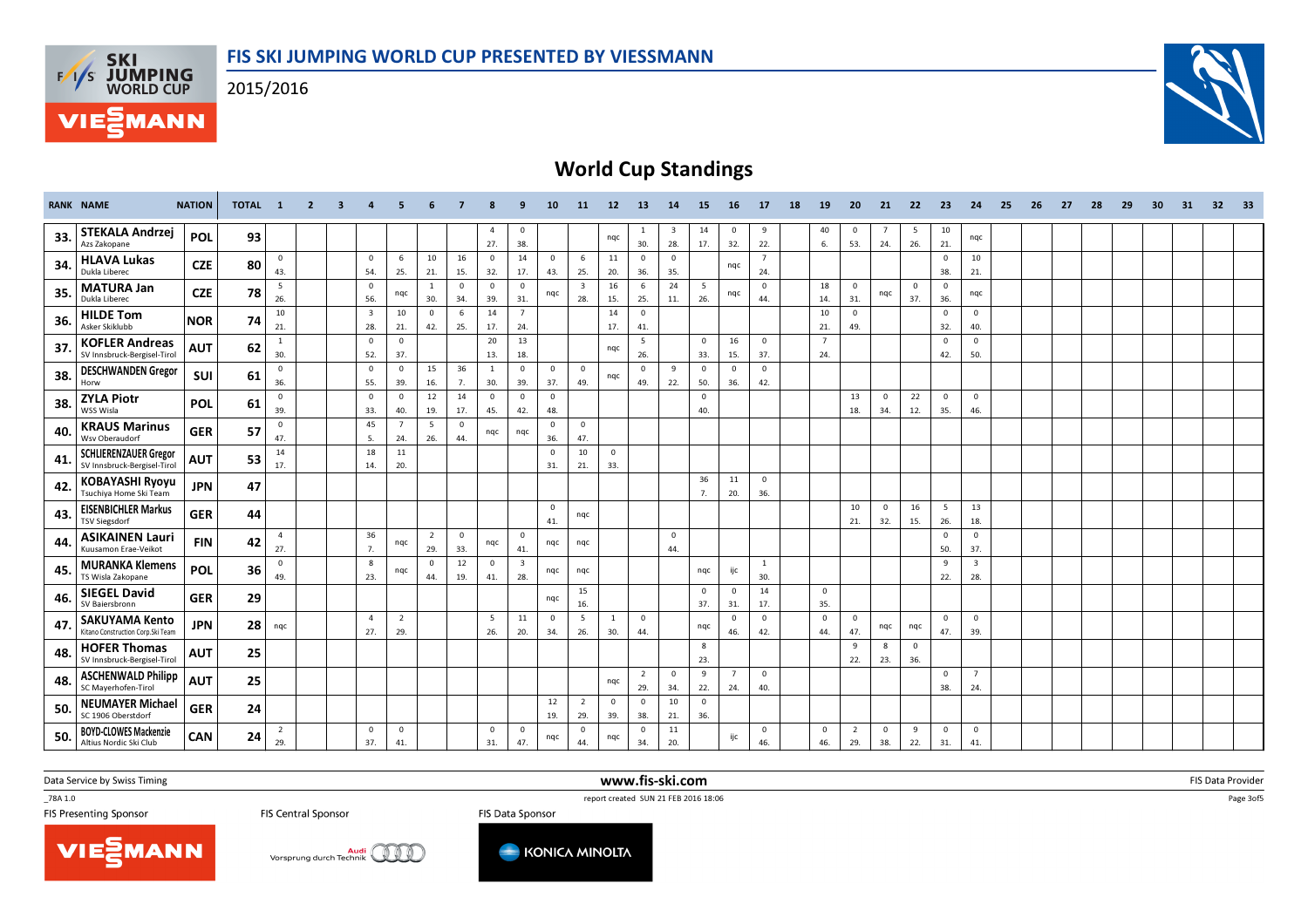**F/T/S SKI<br>WORLD CUP** 

**MANN** 



## World Cup Standings

|     | <b>RANK NAME</b>                                                   | <b>NATION</b> | TOTAL 1                 |                                | $\overline{2}$ | $\mathbf{3}$ | $\overline{4}$        | 5                     | 6                   | $\overline{7}$        | 8                     | 9                     | 10                             | 11                    | 12                             | <b>13</b>             | 14                  | 15                             | 16                             | 17                      | 18 | 19                  | 20                             | 21                    | 22                    | - 23                           | 24                    | 25 | 26 | 27 | - 28 | 29 | 30 <sub>1</sub> | 31 | 32 | 33 |
|-----|--------------------------------------------------------------------|---------------|-------------------------|--------------------------------|----------------|--------------|-----------------------|-----------------------|---------------------|-----------------------|-----------------------|-----------------------|--------------------------------|-----------------------|--------------------------------|-----------------------|---------------------|--------------------------------|--------------------------------|-------------------------|----|---------------------|--------------------------------|-----------------------|-----------------------|--------------------------------|-----------------------|----|----|----|------|----|-----------------|----|----|----|
| 50. | <b>LAMY CHAPPUIS Ronan</b><br><b>Bois D'amont</b>                  | <b>FRA</b>    | 24                      | $\overline{\mathbf{3}}$<br>28. |                |              | ijc                   | $\mathbf{0}$<br>41.   | $\mathbf{0}$<br>34. | -8<br>23.             | $\overline{2}$<br>29. | 8<br>23.              | nqc                            | $\mathbf 0$<br>34.    | $\overline{\mathbf{3}}$<br>28. | $\overline{0}$<br>31. | $\mathbf 0$<br>40.  |                                |                                |                         |    | nqc                 | $\mathbf 0$<br>55.             | ngc                   | nqc                   | nqc                            | nqc                   |    |    |    |      |    |                 |    |    |    |
| 53. | <b>TOCHIMOTO Shohei</b><br>Megmilk Snow Brand Ski Team             | <b>JPN</b>    | 22                      | $\mathbf 0$<br>42.             |                |              | $\mathbf 0$<br>48.    | $\mathbf{0}$<br>37.   |                     |                       | $\mathbf{0}$<br>42.   | $\overline{0}$<br>37. | $\overline{0}$<br>33.          | $\mathbf 0$<br>38.    | $\mathbf 0$<br>41.             | $\mathbf{0}$<br>48.   |                     |                                | $\mathbf{0}$<br>47.            | nqc                     |    | $\mathbf{0}$<br>31. | $\overline{7}$<br>24.          | $\overline{4}$<br>27. | $\overline{7}$<br>24. | nqc                            | $\overline{4}$<br>27. |    |    |    |      |    |                 |    |    |    |
| 54. | <b>HVALA Jaka</b><br><b>Ssk Ponikve</b>                            | <b>SLO</b>    | 21                      |                                |                |              |                       |                       |                     |                       |                       |                       |                                |                       |                                |                       |                     |                                | $\overline{4}$<br>27.          | ijc                     |    | 1<br>30.            | $11\,$<br>20.                  | $\overline{2}$<br>29. | $\mathbf 0$<br>34.    | $\overline{\mathbf{3}}$<br>28. | $\mathbf{0}$<br>31.   |    |    |    |      |    |                 |    |    |    |
| 55. | <b>PAVLOVCIC Bor</b><br>Nd Ratece planica                          | <b>SLO</b>    | 20                      |                                |                |              |                       |                       |                     |                       |                       |                       |                                |                       |                                |                       |                     |                                | 5<br>26.                       | 15<br>16.               |    |                     |                                |                       |                       |                                |                       |    |    |    |      |    |                 |    |    |    |
| 56. | <b>JOHANSSON Robert</b><br>Soere Aal IL                            | <b>NOR</b>    | 19                      |                                |                |              |                       |                       |                     |                       |                       |                       |                                |                       |                                |                       |                     |                                |                                |                         |    |                     | 6<br>25.                       | $\mathbf 0$<br>33.    | 13<br>18.             |                                |                       |    |    |    |      |    |                 |    |    |    |
| 56. | <b>KLIMOV Evgeniy</b><br>GBU TSTOVS Moskovskava oblast Ski s       | <b>RUS</b>    | 19                      | $\mathbf 0$<br>32.             |                |              | $\overline{0}$<br>35. | $\mathbf{0}$<br>35.   | 13<br>18.           | $\overline{0}$<br>46. |                       |                       | $\overline{\mathbf{3}}$<br>28. | $\overline{0}$<br>43. | nqc                            | ngc                   | $\mathbf{0}$<br>41. | $\overline{\mathbf{3}}$<br>28. |                                |                         |    | $\mathbf{0}$<br>50. | $\overline{0}$<br>41.          | ngc                   | ngc                   | $\mathbf{0}$<br>46.            | nqc                   |    |    |    |      |    |                 |    |    |    |
| 56. | <b>HAZETDINOV Ilmir</b><br>SDUSHOR 33 MOSKOVSKAYA OBLAST - RES     | <b>RUS</b>    | 19                      | 10<br>21.                      |                |              | $\mathbf{0}$<br>46.   | $\overline{3}$<br>28. | $\mathbf 0$<br>49.  | $\mathbf{0}$<br>37.   |                       |                       | $\overline{0}$<br>49.          | nqc                   | $\mathbf 0$<br>34.             | nqc                   | 6<br>25.            | $\overline{0}$<br>38.          |                                |                         |    | $\mathbf 0$<br>45.  | $\mathbf 0$<br>48.             | ngc                   | ngc                   | $\mathbf 0$<br>40.             | $\mathbf{0}$<br>47.   |    |    |    |      |    |                 |    |    |    |
| 59. | <b>LARINTO Ville</b><br>Lahden Hiihtoseura                         | <b>FIN</b>    | 14                      | ngc                            |                |              | $\mathbf 0$<br>42.    | $\mathbf 0$<br>43.    |                     |                       | $\mathbf 0$<br>49.    | $\overline{0}$<br>36. | $\overline{0}$<br>40.          | $\mathbf{0}$<br>48.   | $\mathbf 0$<br>38.             | ngc                   | 14<br>17.           | $\overline{0}$<br>49.          | $\mathbf{0}$<br>41.            | nqc                     |    |                     |                                |                       |                       | $\mathbf{0}$<br>36.            | $\mathbf{0}$<br>48.   |    |    |    |      |    |                 |    |    |    |
| 60. | <b>KOBAYASHI Junshiro</b><br>Megmilk Snow Brand Ski Team           | <b>JPN</b>    | 13                      | nqc                            |                |              | $\mathbf{0}$<br>40.   | $\mathbf 0$<br>45.    |                     |                       | $\mathbf 0$<br>44.    | $\overline{0}$<br>48. | $\overline{0}$<br>45.          | nqc                   | $\mathbf 0$<br>36.             | nqc                   |                     |                                | $\overline{\mathbf{3}}$<br>28. | 10 <sup>10</sup><br>21. |    |                     |                                |                       |                       |                                |                       |    |    |    |      |    |                 |    |    |    |
| 61. | <b>KORNILOV Denis</b><br>Sdushor CSP N. Novgorod Dinamo            | <b>RUS</b>    | 12                      | $\mathbf 0$<br>38.             |                |              | $\mathbf{0}$<br>50.   | $\mathbf 0$<br>46.    | $\mathbf 0$<br>48.  | $\overline{0}$<br>45. |                       |                       | $\overline{0}$<br>44.          | $\mathbf 0$<br>45.    | $\mathbf 0$<br>47.             | $\mathbf{0}$<br>35.   | 12<br>19.           | $\overline{0}$<br>41.          |                                |                         |    | $\Omega$<br>49.     | $\overline{0}$<br>37.          | ngc                   | ngc                   | ngc                            | $\mathbf{0}$<br>42.   |    |    |    |      |    |                 |    |    |    |
| 62. | <b>COLLOREDO Sebastian</b><br><b>GRUPPO SCIATORI FIAMME GIALLE</b> | <b>ITA</b>    | 11                      | nqc                            |                |              | $\mathbf 0$<br>44.    | $\mathbf{0}$<br>44.   | $\mathbf{0}$<br>40. | $\overline{7}$<br>24. | $\mathbf{0}$<br>40.   | $\overline{4}$<br>27. | $\overline{0}$<br>39.          | nqc                   |                                |                       | ngc                 | $\overline{0}$<br>47.          |                                |                         |    |                     |                                |                       |                       |                                |                       |    |    |    |      |    |                 |    |    |    |
| 63. | <b>ITO Kenshiro</b><br>Megmilk Snow Brand Ski Team                 | <b>JPN</b>    | 10                      |                                |                |              |                       |                       | $\mathbf 0$<br>43.  | $\overline{0}$<br>50. |                       |                       |                                |                       |                                |                       |                     | $\mathbf 0$<br>31.             | $\mathbf{0}$<br>42.            | $\overline{2}$<br>29.   |    | $\Omega$<br>43.     | $\overline{0}$<br>38.          | $\mathbf{0}$<br>37.   | nqc                   | $\mathbf{0}$<br>45.            | 8<br>23.              |    |    |    |      |    |                 |    |    |    |
| 64  | <b>SCHIFFNER Markus</b><br>UVB Hinzenbach-Oberoesterreich          | <b>AUT</b>    | $\overline{\mathbf{z}}$ |                                |                |              |                       |                       | $\mathbf 0$<br>38.  | $\mathbf{0}$<br>38.   | $\mathbf{0}$<br>47.   | $\overline{7}$<br>24. |                                |                       | $\mathbf 0$<br>40.             | $\mathbf{0}$<br>42.   |                     |                                | $\mathbf{0}$<br>33.            | $\overline{0}$<br>38.   |    |                     |                                |                       |                       |                                |                       |    |    |    |      |    |                 |    |    |    |
| 64  | <b>KOZISEK Cestmir</b><br><b>LSK Lomnice nad Popelkou</b>          | <b>CZE</b>    | $\overline{\mathbf{z}}$ |                                |                |              |                       |                       |                     |                       |                       |                       |                                |                       |                                |                       |                     | <sup>1</sup><br>30.            |                                |                         |    | $\Omega$<br>42.     | $\overline{4}$<br>27.          | ngc                   | $\overline{2}$<br>29. |                                |                       |    |    |    |      |    |                 |    |    |    |
| 66. | ZOGRAFSKI Vladimir<br><b>NSA</b>                                   | <b>BUL</b>    | 6 I                     | ngc                            |                |              | 6<br>25.              | nqc                   |                     |                       | ngc                   | $\mathbf 0$<br>44     | nqc                            | $\mathbf 0$<br>46.    | $\mathbf 0$<br>42.             | $\mathbf{0}$<br>47.   |                     | ngc                            | ngc                            | nqc                     |    |                     |                                |                       |                       | nqc                            | ngc                   |    |    |    |      |    |                 |    |    |    |
| 66. | <b>NAKAMURA Naoki</b><br>Tokai Univ.                               | <b>JPN</b>    | 6                       |                                |                |              |                       |                       |                     |                       |                       |                       |                                |                       |                                |                       |                     |                                | $\mathbf{0}$<br>38.            | 6<br>25.                |    |                     |                                |                       |                       |                                |                       |    |    |    |      |    |                 |    |    |    |
| 68. | <b>POGRAJC Andraz</b><br>SK Zagorje                                | <b>SLO</b>    | 5                       |                                |                |              |                       |                       |                     |                       |                       |                       |                                |                       |                                |                       | $\mathbf{0}$<br>46. | $\overline{0}$<br>48.          |                                |                         |    | 5<br>26.            | $\overline{0}$<br>42.          | $\mathbf{0}$<br>35.   | nqc                   | $\mathbf{0}$<br>43.            | $\mathbf{0}$<br>33.   |    |    |    |      |    |                 |    |    |    |
| 68. | <b>WOLNY Jakub</b><br>LKS Klimczok Bystra                          | POL           | 5                       |                                |                |              |                       |                       |                     |                       |                       |                       |                                |                       |                                |                       | 1<br>30.            | $\overline{4}$<br>27.          |                                |                         |    |                     |                                |                       |                       |                                |                       |    |    |    |      |    |                 |    |    |    |
| 70. | <b>BJOERENG Joacim Oedegaard</b><br>Roeykenhopp                    | <b>NOR</b>    | $\overline{\mathbf{3}}$ |                                |                |              | ijc                   |                       |                     |                       |                       |                       |                                |                       |                                |                       |                     |                                |                                |                         |    |                     | $\overline{\mathbf{3}}$<br>28. |                       |                       |                                |                       |    |    |    |      |    |                 |    |    |    |

Data Service by Swiss Timing

\_78A 1.0

**FIS Central Sponsor** 

TEAN 1.0<br>
FIS Presenting Sponsor<br>
FIS Presenting Sponsor<br>
FIS Presenting Sponsor<br>
FIS Presenting Sponsor FIS Data Sponsor

www.fis-ski.com

m FIS Data Provider<br>Calculation of the Calculation of the Calculation of the Calculation of the Calculation of the Calculation of

Page 4of5